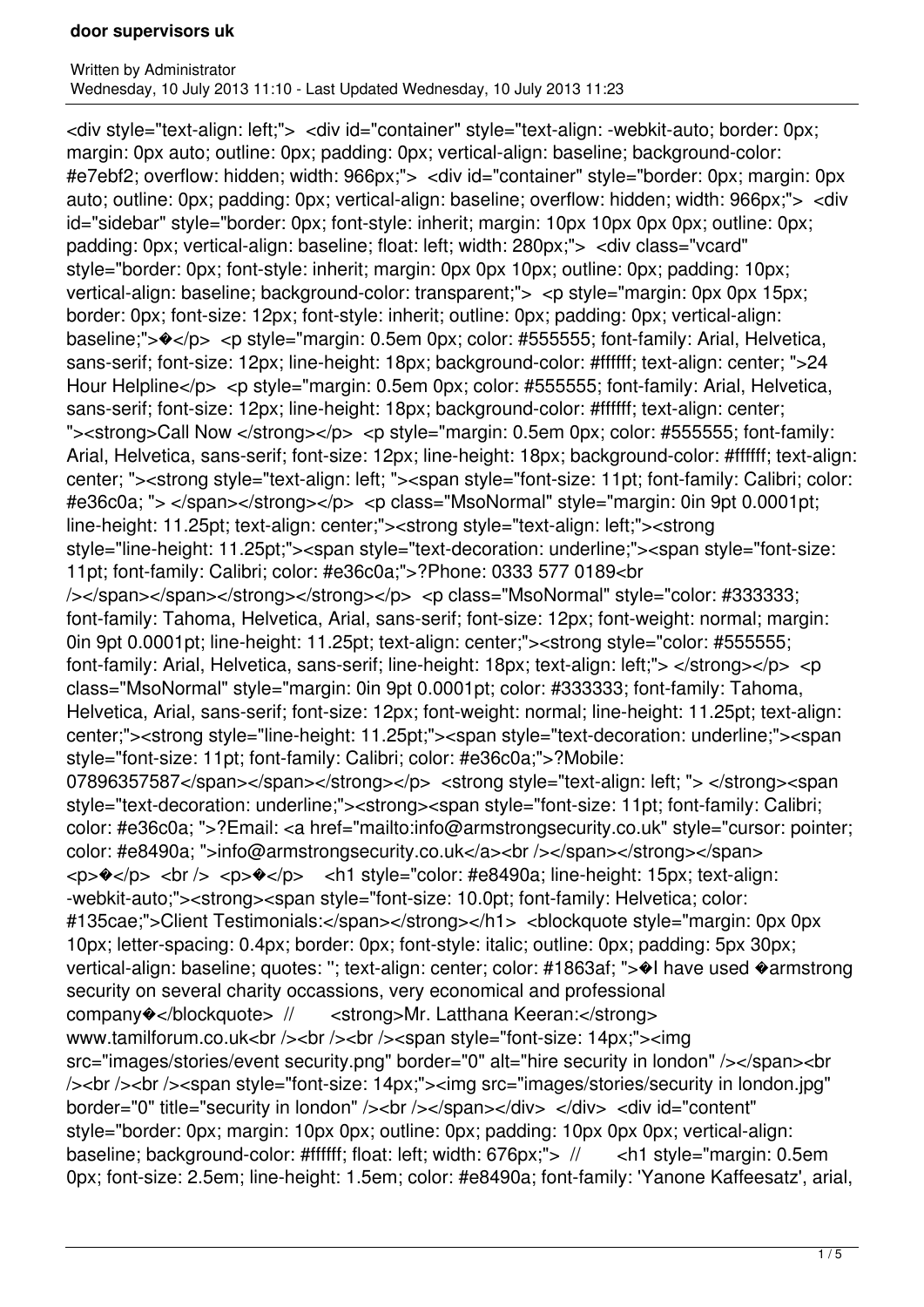serif; text-align: left;"><span style="font-size: 22.5pt; font-family: Arial;">HIRE DOOR SUPERVISORS -UK WIDE</span></h1> <div id="contentSide" style="color: #555555; font-family: Arial, Helvetica, sans-serif; font-size: 12px; font-weight: normal; line-height: 18px; border: 0px; margin: 0px 0px 10px 10px; outline: 0px; padding: 5px; vertical-align: baseline; float: right; width: 160px; background-color: #e7ebf2;"> <p style="margin: 0.5em 0px;">  $\lt$ strong> // Why Chose us?  $\lt$ /strong>  $\lt$ /p>  $\lt$ p style="margin: 0.5em 0px;">  $\lt$ strong> </strong><span style="font-size: 14px; font-style: inherit; line-height: 20px;">Our operatives are trained in</span></p> <ul style="margin: 0px 0px 15px 10px; padding: 0px 0px 0px 5px; list-style: none; border: 0px; font-size: 14px; font-style: inherit; outline: 0px; vertical-align: baseline; line-height: 20px;"> <li style="padding: 0px 0px 0px 14px; background-image: url(http://www.intelligent-protection.co.uk/i/ui/li.png); background-color: transparent; border: 0px; font-style: inherit; margin: 0px; outline: 0px; vertical-align: baseline; list-style-type: none; background-position: 0px 50%; background-repeat: no-repeat no-repeat;">SIA Standards</li> <li style="padding: 0px 0px 0px 14px; background-image: url(http://www.intelligent-protection.co.uk/i/ui/li.png); background-color: transparent; border: 0px; font-style: inherit; margin: 0px; outline: 0px; vertical-align: baseline; list-style-type: none; background-position: 0px 50%; background-repeat: no-repeat no-repeat;">Customer Service</li> <li style="padding: 0px 0px 0px 14px; background-image: url(http://www.intelligent-protection.co.uk/i/ui/li.png); background-color: transparent; border: 0px; font-style: inherit; margin: 0px; outline: 0px; vertical-align: baseline; list-style-type: none; background-position: 0px 50%; background-repeat: no-repeat no-repeat;">First aid</li> </ul> <p style="margin: 0.5em 0px;">�</p> </div> <p class="MsoNormal" style="margin: 6pt 0in 6pt 9pt; color: #555555; font-family: Arial, Helvetica, sans-serif; font-size: 12px; font-weight: normal; background-color: white; line-height: 11.25pt;">�</p> <h1 style="text-align: center;"><strong style="color: #000000; font-family: Verdana, Arial, Helvetica, sans-serif; font-size: 10px;"> </strong><strong style="color: #000000; font-family: Verdana, Arial, Helvetica, sans-serif; font-size: 10px;"> </strong><strong style="color: #000000; font-family: Verdana, Arial, Helvetica, sans-serif; font-size: 10px;">For an Instant Quote UK Wide, Please contact us on following:</strong></h1> <div style="line-height: 18px; text-align: center;"> <p class="MsoNormal" style="margin: 0in 9pt 0.0001pt; background-color: #e7ebf2; line-height: 11.25pt;"><strong style="text-align: left;"><strong style="line-height: 11.25pt;"><span style="text-decoration: underline;"><span style="font-size: 11pt; font-family: Calibri; color: #e36c0a;">?Phone: 0333 577 0189<br /></span></span></strong></strong></p> <p class="MsoNormal" style="color: #333333; font-family: Tahoma, Helvetica, Arial, sans-serif; text-align: center; margin: 0in 9pt 0.0001pt; line-height: 11.25pt;"><strong style="color: #555555; font-family: Arial, Helvetica, sans-serif; line-height: 18px; background-color: #e7ebf2; text-align: left;"> </strong></p> <p class="MsoNormal" style="margin: 0in 9pt 0.0001pt; color: #333333; font-family: Tahoma, Helvetica, Arial, sans-serif; font-size: 12px; font-weight: normal; line-height: 11.25pt; text-align: center;"><strong style="line-height: 11.25pt;"><span style="text-decoration: underline;"><span style="font-size: 11pt; font-family: Calibri; color: #e36c0a;">?Mobile: 07896357587</span></span></strong></p> </div> <div style="line-height: 18px; text-align: center;"><span style="text-align: center; text-decoration: underline;"><strong><span style="font-size: 11pt; font-family: Calibri; color: #e36c0a;">?Email: info@armstrongsecurity.co.uk</span></strong></span></div> <p style="color: #333333; font-family: Tahoma, Helvetica, Arial, sans-serif; line-height: 15.796875px;"><span style="background-color: white; text-align: left;"><span style="font-family: Arial, Helvetica,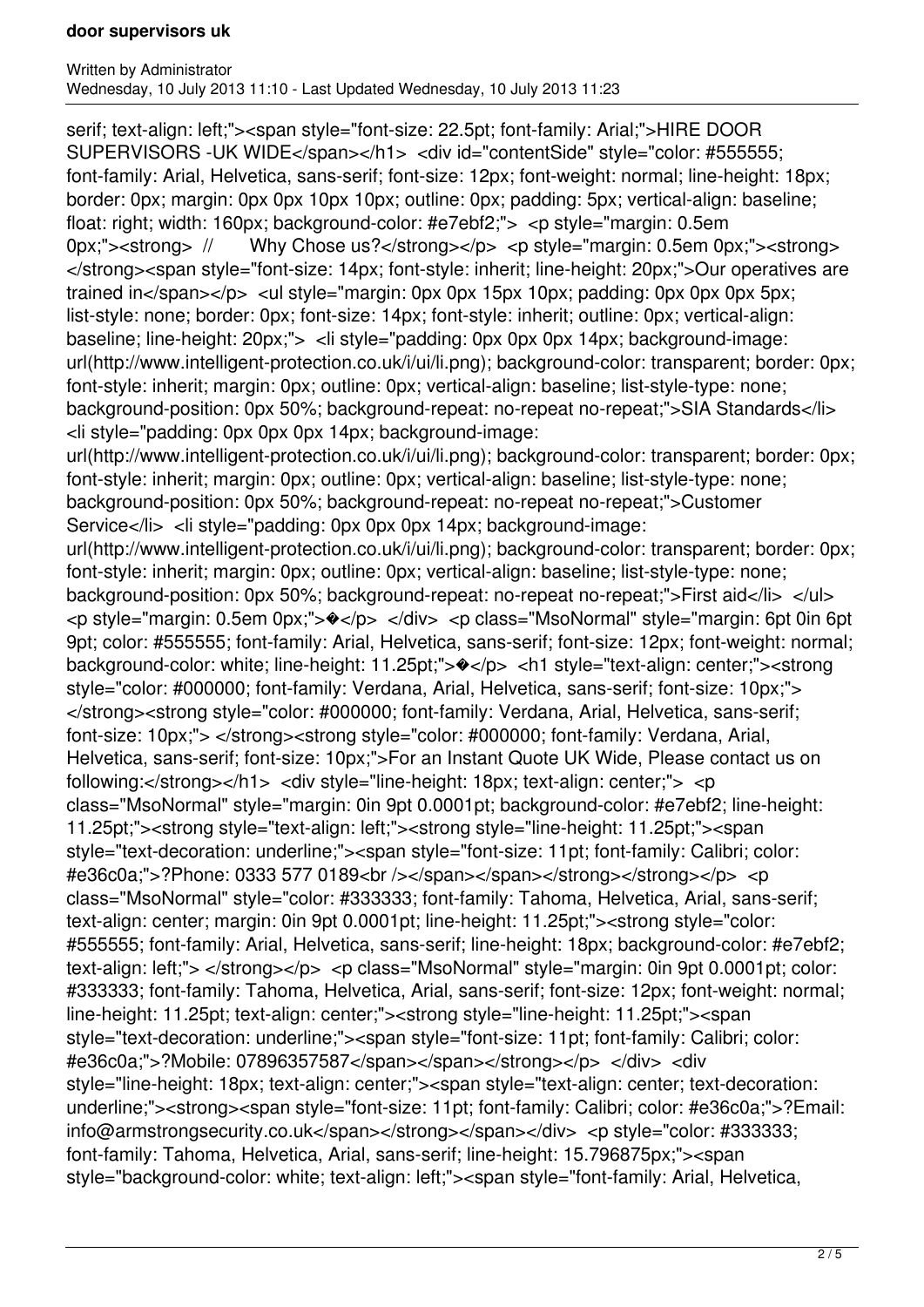sans-serif; color: #555555;"><span style="line-height: 12.55pt;">If you are looking for Affordable </span><span style="line-height: 16px;">Door supervisor to stand doors for your venue or </span><span style="line-height: 12.55pt;">, you have come to the right spot.</span></span></span></p>></p>> <p class="MsoNormal" style="margin-top: 0.5em; margin-right: 0px; margin-bottom: 0.5em; margin-left: 0px; color: #555555; font-family: Arial, Helvetica, sans-serif; text-align: left; background-color: white; line-height: 12.55pt; background-image: initial; background-attachment: initial; background-origin: initial; background-clip: initial;"><span style="font-family: Arial, Helvetica, sans-serif; color: #555555;"><span style="line-height: 12.55pt;">we provide Door Supervisor Services in </span><span style="line-height: 16px;">London</span><span style="line-height: 12.55pt;"> to a wide array of businesses and individuals.</span></span></p></p>>>>>> <p class="MsoNormal" style="margin-top: 0.5em; margin-right: 0px; margin-bottom: 0.5em; margin-left: 0px; color: #555555; font-family: Arial, Helvetica, sans-serif; text-align: left; background-color: white; line-height: 12.55pt; background-image: initial; background-attachment: initial; background-origin: initial; background-clip: initial;">we can provide you a number of�benefits for availing our Door Supervisor Services.</p> <p class="MsoNormal" style="margin-top: 0.5em; margin-right: 0px; margin-bottom: 0.5em; margin-left: 0px; color: #555555; font-family: Arial, Helvetica, sans-serif; text-align: left; background-color: white; line-height: 12.55pt; background-image: initial; background-attachment: initial; background-origin: initial; background-clip: initial;">You Get the most affordable rate of 15 pounds per hour for our Door Supervisors in London, whether you book them for 6 hour or an year. $<$ /p $>$  $<$ p class="MsoNormal" style="margin-top: 0.5em; margin-right: 0px; margin-bottom: 0.5em; margin-left: 0px; color: #555555; font-family: Arial, Helvetica, sans-serif; text-align: left; background-color: white; line-height: 12.55pt; background-image: initial; background-attachment: initial; background-origin: initial; background-clip: initial;"><span style="font-family: Arial, Helvetica, sans-serif; color: #555555;"><span style="line-height: 12.55pt;">Our Door Supervisor Services in UK are comparatively second to none and you get the access to 24 hour control room and </span><span style="line-height: 16px;">contingency</span><span style="line-height: 12.55pt;"> cover for all your door supervisor requirements.</span></span></p><p <p class="MsoNormal" style="margin-top: 0.5em; margin-right: 0px; margin-bottom: 0.5em; margin-left: 0px; color: #555555; font-family: Arial, Helvetica, sans-serif; text-align: left; background-color: white; line-height: 12.55pt; background-image: initial; background-attachment: initial; background-origin: initial; background-clip: initial;">If you hire a Door supervisor from�Armstrong�security, we offer a 10 percent discount on all other services.</p> <p style="margin-top: 6pt; margin-right: 0in; margin-bottom: 6pt; margin-left: 0in; color: #555555; font-family: Arial, Helvetica, sans-serif; text-align: left; line-height: 15.05pt;">Our �Door Supervisor Services can be booked at short notice and you can contact us in an emergency, 24 hours per day, 7 days per week and even over the Christmas holidays.</p> <p style="margin-top: 6pt; margin-right: 0in; margin-bottom: 6pt; margin-left: 0in; color: #555555; font-family: Arial, Helvetica, sans-serif; line-height: 18px; text-align: left;">we offer a flat rate that range from 12-15 pounds depending upon the nature of Job for our door supervisors. They are available 24/7 whether you need them for a few hours, a day or long period.</p> <p style="margin-top: 6pt; margin-right: 0in; margin-bottom: 6pt; margin-left: 0in; color: #555555; font-family: Arial, Helvetica, sans-serif; line-height: 18px; text-align: left;">We are one of the most flexible and reliable�<a href="undefined/">Door Supervisor Companies</a> in UK. We can supply short notice door supervisors all over UK that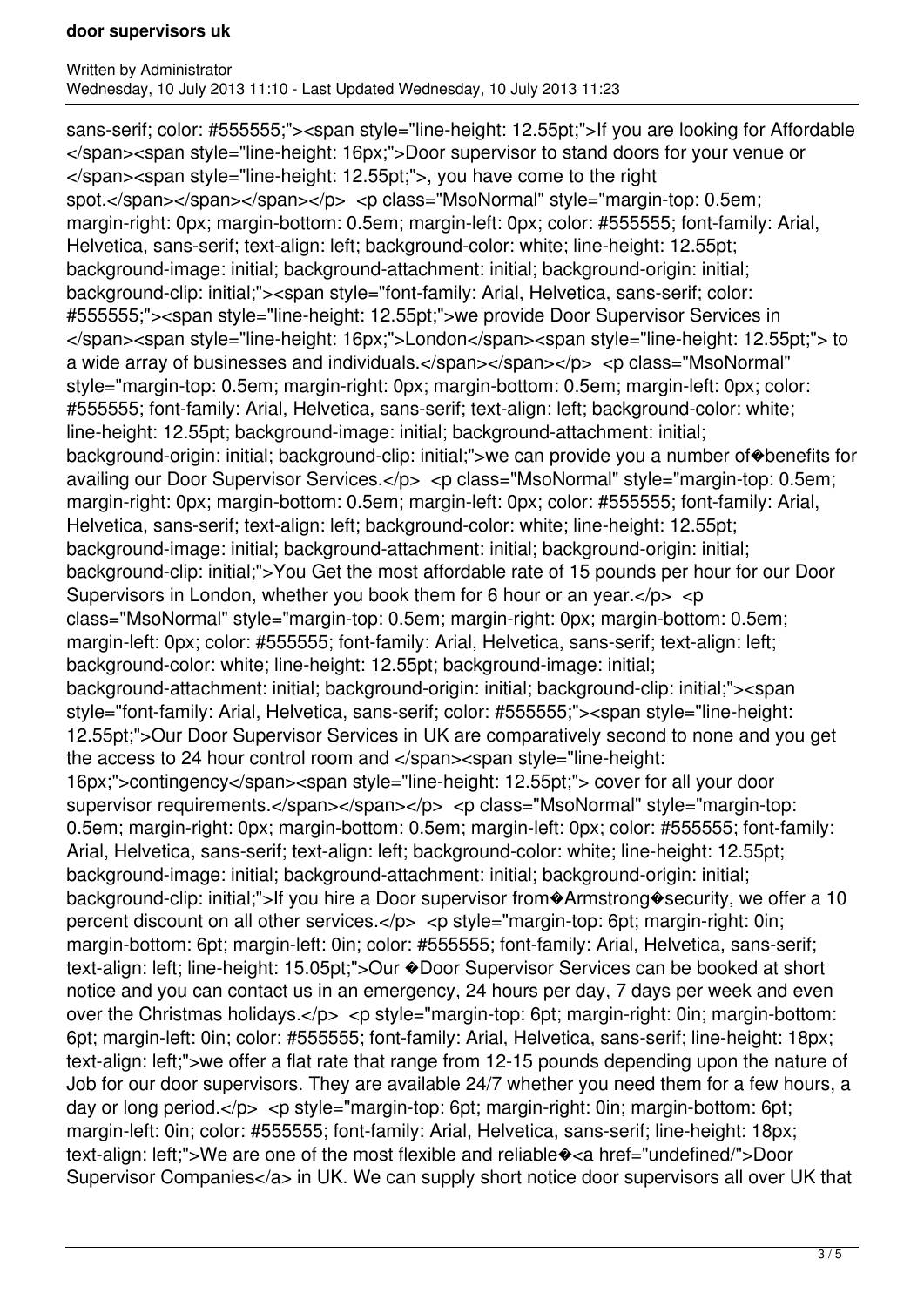are otherwise known as door man, doormen, door men or bouncers. Our bouncers rates start at just  $*15.50$  per hour making us the most competitive Door supervisor Companies in UK. $<$ /p> <p style="margin-top: 6pt; margin-right: 0in; margin-bottom: 6pt; margin-left: 0in; color: #555555; font-family: Arial, Helvetica, sans-serif; line-height: 18px; text-align: left;">we are among the most accommodating Door Supervisor Companies in UK which tailors security packages to suit specific requirements.</p> <p style="margin-top: 6pt; margin-right: 0in; margin-bottom: 6pt; margin-left: 0in; color: #555555; font-family: Arial, Helvetica, sans-serif; line-height: 18px; text-align: left;">Please feel free to call our Retail contracts manager Mr. Gill <span style="background-attachment: scroll; clip: auto; list-style-position: outside; right: auto; word-spacing: normal; z-index: 0; bottom: auto !important; cursor: pointer !important; overflow: hidden !important; background-position: 0px 0px; background-repeat: no-repeat no-repeat !important;"><span class="skypepnhcontainer"><span style="background-attachment: scroll; clip: auto; list-style-position: outside; right: auto; word-spacing: normal; z-index: 0; bottom: auto !important; cursor: pointer !important; overflow: hidden !important; background-position: -125px 0px; background-repeat: no-repeat no-repeat !important;"><span class="skypepnhtextspan"><span style="background-attachment: scroll; clip: auto; list-style-position: outside; right: auto; word-spacing: normal; z-index: 0; bottom: auto !important; cursor: pointer !important; overflow: hidden !important; background-position: -125px 0px; background-repeat: no-repeat no-repeat !important;"><span class="skype\_pnh\_container" style="background-attachment: scroll !important; background-color: transparent !important; background-image: none !important; border-collapse: separate !important; bottom: auto !important; clear: none !important; clip: auto !important; cursor: pointer !important; direction: ltr !important; display: inline !important; float: none !important; left: auto !important; letter-spacing: 0px !important; list-style: disc outside none !important; overflow: hidden !important; page-break-after: auto !important; page-break-before: auto !important; page-break-inside: auto !important; position: static !important; right: auto !important; table-layout: auto !important; top: auto !important; white-space: nowrap !important; word-spacing: normal !important; z-index: 0 !important; color: #49535a !important; font-family: Tahoma, Arial, Helvetica, sans-serif !important; font-size: 11px !important; font-weight: bold !important; height: 14px !important; line-height: 14px !important; vertical-align: baseline !important; width: auto !important; padding: 0px !important; margin: 0px !important; background-position: 0px 0px !important; background-repeat: no-repeat no-repeat !important;" dir="ltr"><span class="skype\_pnh\_highlighting\_inactive\_common" style="background-attachment: scroll !important; background-color: transparent !important; background-image: none !important; border-collapse: separate !important; bottom: auto !important; clear: none !important; clip: auto !important; cursor: pointer !important; direction: ltr !important; display: inline !important; float: none !important; left: auto !important; letter-spacing: 0px !important; list-style: disc outside none !important; overflow: hidden !important; page-break-after: auto !important; page-break-before: auto !important; page-break-inside: auto !important; position: static !important; right: auto !important; table-layout: auto !important; top: auto !important; word-spacing: normal !important; z-index: 0 !important; height: 14px !important; vertical-align: baseline !important; width: auto !important; padding: 0px !important; margin: 0px !important; background-position: 0px 0px !important; background-repeat: no-repeat no-repeat !important;" title="Call this phone number in United Kingdom with Skype: +442084322236" dir="ltr"><span class="skype\_pnh\_right\_span" style="background-attachment: scroll !important: background-color: transparent !important: background-image: